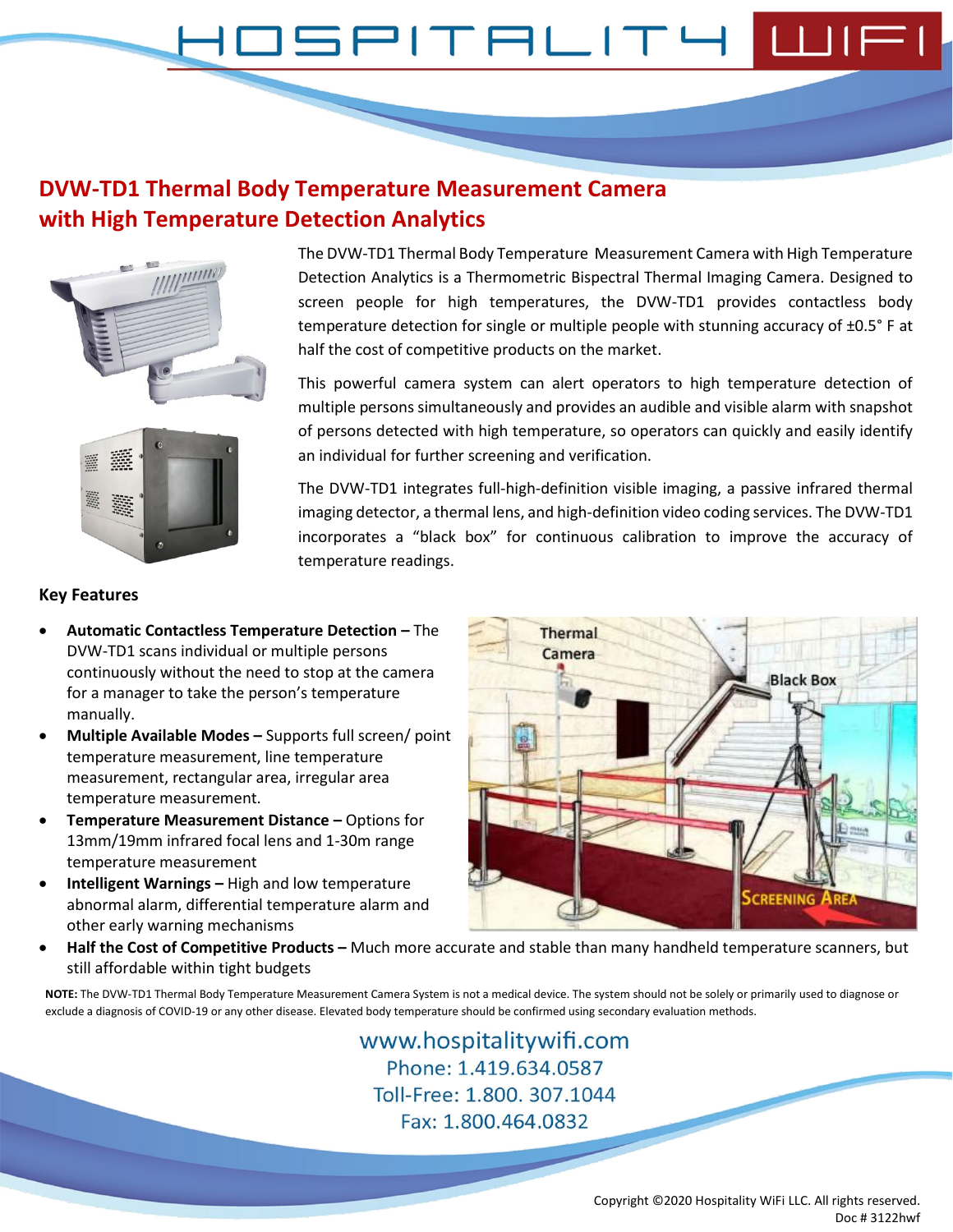# 3 L

#### **DVW-TD1 Thermal Body Temperature Measurement Camera System**

| <b>Face Recognition Temperature Screening System</b>       |                    |                         |                         |                                        | 2020-07-31 10:30:05<br>$\Box$ $\times$ |
|------------------------------------------------------------|--------------------|-------------------------|-------------------------|----------------------------------------|----------------------------------------|
| □ 章<br>圖<br>$\frac{1}{2}$<br>围<br>$\overline{\mathcal{P}}$ |                    |                         |                         | <b>ᠿਊ↑</b> / □○ 5⊙ X T K ± E = ✿ Ø m → |                                        |
| [1] Now Playing >>>>>>                                     | 1920*1080 1.59Mbps | [2] Now Playing >>>>>>> | 1280*1024 2.18Mbps      | Name<br><b>IPCAM</b>                   | <b>IP Address</b><br>192.168.1.4       |
|                                                            |                    |                         |                         | Real-time Face                         |                                        |
|                                                            |                    | $Cemera-2$              |                         | Window Temperature                     | Face                                   |
| Cuneri I                                                   |                    |                         |                         | 99.1                                   |                                        |
|                                                            |                    |                         |                         | 987                                    |                                        |
|                                                            | 67:07:29:04        |                         |                         | 97.9                                   |                                        |
|                                                            |                    |                         | 2020/07/31 Fri 07:29:04 | 98.1                                   |                                        |
|                                                            |                    |                         |                         | Abnormal alarm                         |                                        |
|                                                            |                    |                         |                         | Window Temperature                     | Face                                   |
|                                                            |                    |                         |                         |                                        |                                        |

The interface shows both thermal and visual images of the individual being scanned. It can also display multiple temperature readings for the individual with real-time facial images.

With a threshold set for "high temperature," the interface can display how many individuals have temperature readings that are normal/abnormal, as well is list all abnormal temperature readings with timestamps, temperature readings, and other information.

|                             |                | Log type Alarm log  |               |             |            | Start Time 07/22/2020 4 12:00:00 AM End Time 07/22/2020 4 7:46:24 AM | Search |
|-----------------------------|----------------|---------------------|---------------|-------------|------------|----------------------------------------------------------------------|--------|
|                             | Sate All       |                     |               |             |            |                                                                      |        |
|                             |                | Time                | IP Address    | Temperature | Alarm type | Details                                                              |        |
|                             |                | 2020-07-22 06:50:58 | 192.168.1.4   | 100.40      | Average T. | Over99.32, Sample T:87.47, Sample:9                                  |        |
| $\gamma$                    | 2              | 2020-07-22 06:51:01 | 192.168.1.4   | 99.70       | Average T. | Over99.32, Sample T:87.47, Sample:9                                  |        |
| <b>ELLUFI</b><br><b>SAY</b> | -3             | 2020-07-22 06:51:02 | 192.168.1.4   | 99.50       | Average T. | Over99.32, Sample T:87.47, Sample:9                                  |        |
|                             |                | 2020-07-22 06:51:10 | 192.168.1.4   | 99.40       | Average T. | Over99.32, Sample T:87.47, Sample: 9                                 |        |
| 灐<br>靈<br>985               | -5             | 2020-07-22 06:51:11 | 192.168.1.4   | 99.40       | Average T. | Over99.32, Sample T:87.47, Sample:9                                  |        |
|                             | 6              | 2020-07-22 06:51:21 | 192.168.1.4   | 99.50       | Average T. | Over99.32, Sample T:87.85, Sample:9                                  |        |
| 溪                           |                | 2020-07-22 06:51:30 | 192.168.1.4   | 99.70       | Average T. | Over99.32, Sample T:88.35, Sample:9                                  |        |
|                             | -8             | 2020-07-22 07:00:57 | 192.168.1.4   | 99.50       | Average T. | Over99.32, Sample T:88.77, Sample:9                                  |        |
|                             | $\overline{9}$ | 2020-07-22 07:07:55 | 192, 168, 1.4 | 100.00      | Average T. | Over99.32, Sample T:88.77, Sample:9                                  |        |
|                             | 10             | 2020-07-22 07:07:55 | 192.168.1.4   | 100.20      | Average T. | Over99.32, Sample T:88.77, Sample:9                                  |        |
|                             | 11             | 2020-07-22 07:08:06 | 192.168.1.4   | 100.00      | Average T. | Over99.32, Sample T:88.77, Sample:9                                  |        |
|                             | 12             | 2020-07-22 07:09:57 | 192.168.1.4   | 102.40      | Average T. | Over99.32, Sample T:89.27, Sample:9                                  |        |
|                             | 13             | 2020-07-22 07:09:58 | 192.168.1.4   | 101.50      | Average T. | Over99.32, Sample T:89.27, Sample:9                                  |        |
|                             | 14             | 2020-07-22 07:09:59 | 192.168.1.4   | 101.20      | Average T. | Over99.32, Sample T:89.27, Sample:9                                  |        |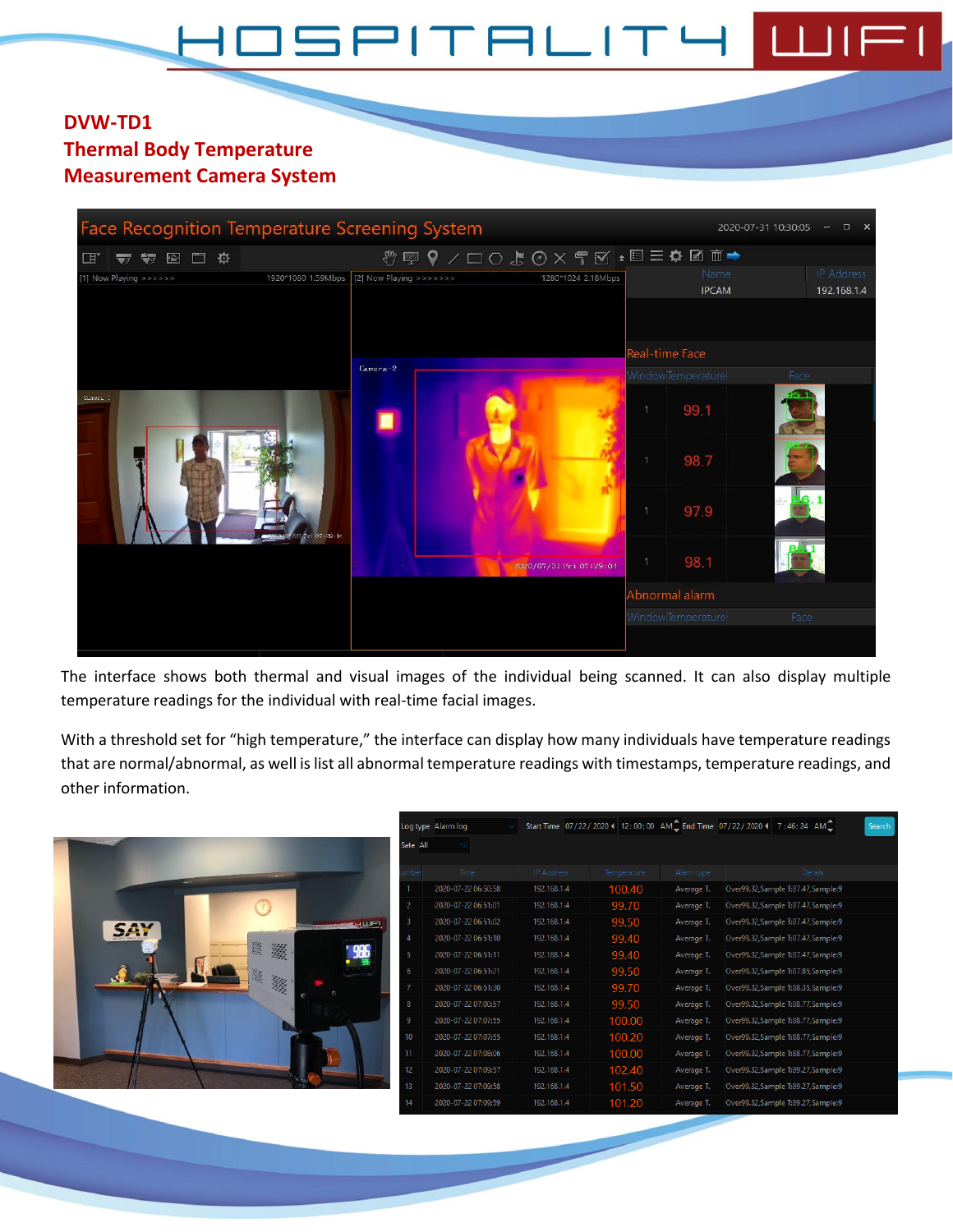#### **DVW-TD1 Thermal Body Temperature Measurement Camera System**









# **Technical Specifications**

|                             | <b>Visible Light Camera</b>                                                                            |  |  |  |
|-----------------------------|--------------------------------------------------------------------------------------------------------|--|--|--|
| <b>Focal Length</b>         | 8mm (4mm, 6mm Optional)                                                                                |  |  |  |
| <b>Image Sensor</b>         | Sony High Performance CMOS                                                                             |  |  |  |
| <b>Image Resolution</b>     | <b>Full HD/1080P</b>                                                                                   |  |  |  |
| <b>Maximum Frame Rate</b>   | $25/30$ fps                                                                                            |  |  |  |
| <b>Minimum Illumination</b> | Color: 0.01Lux @(F1.4,AGC ON), ICR ON                                                                  |  |  |  |
|                             | B/W: 0.005 Lux @(F1.4,AGC ON), ICR OFF                                                                 |  |  |  |
| <b>WDR</b>                  | Support                                                                                                |  |  |  |
| Day/ Night                  | Auto/Color/ Black & White                                                                              |  |  |  |
| <b>3D Noise</b>             | <b>DNR</b>                                                                                             |  |  |  |
| <b>3A Auto Control</b>      | Auto White Balance, Automatic Gain, Automatic Exposure, AWB/AGC/AE                                     |  |  |  |
| <b>BLC</b>                  | Support                                                                                                |  |  |  |
| <b>HLC</b>                  | Support                                                                                                |  |  |  |
|                             | <b>Thermal Imaging Camera</b>                                                                          |  |  |  |
| <b>Detector Type</b>        | Uncooled Vanadium Oxide Focal Plane Detector                                                           |  |  |  |
| <b>Image Size</b>           | 256*192                                                                                                |  |  |  |
| <b>Pixel</b>                | $12 \mu m$                                                                                             |  |  |  |
| <b>Spectral Range</b>       | 7.5~13.5µm                                                                                             |  |  |  |
| <b>Thermal Sensitivity</b>  | <50 mK @ f/1.0                                                                                         |  |  |  |
| (NETD)                      |                                                                                                        |  |  |  |
| <b>Thermal Lens</b>         | 13mm, 19mm Optional                                                                                    |  |  |  |
| <b>Palette</b>              | White Heat, Black Heat and other thermal imaging pseudo-color options                                  |  |  |  |
| <b>Detection Distance</b>   | Person: 1-30 meters (* Detection distance depends on the selected lens, laboratory data)               |  |  |  |
|                             | <b>Video Image</b>                                                                                     |  |  |  |
| <b>Video Compression</b>    | H.265 / H.264 / MJPEG                                                                                  |  |  |  |
| <b>Standard</b>             |                                                                                                        |  |  |  |
| <b>Audio Compression</b>    | G.711(ALAW)/MP2 /G.711(MULAN)                                                                          |  |  |  |
| <b>Standard</b>             |                                                                                                        |  |  |  |
| <b>Maximum Image</b>        | Visible Light: 1080P (1920x1080),                                                                      |  |  |  |
| <b>Resolution</b>           | Thermal Imaging: 1.3MP (1280x960)                                                                      |  |  |  |
| <b>Image Effects</b>        | Rotation & Mirror, Custom Image Mode                                                                   |  |  |  |
| <b>OSD</b>                  | Multi-zone Intelligent OSD, Multi-line national standard characters. The font size, color and position |  |  |  |
|                             | can be customized.                                                                                     |  |  |  |
|                             |                                                                                                        |  |  |  |